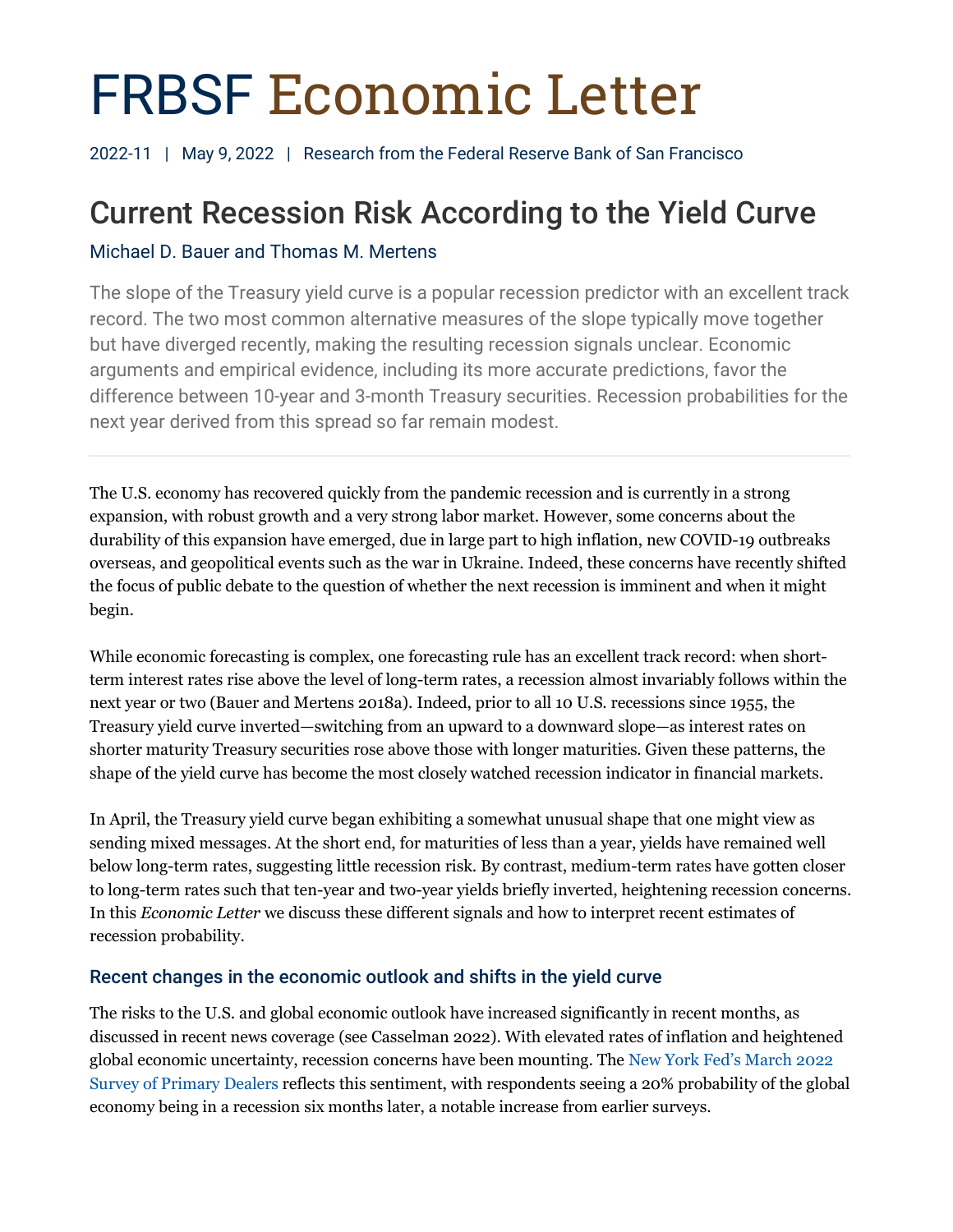These rising concerns are reflected in recent shifts in the U.S. Treasury yield curve. Figure 1 shows its evolution based on four individual dates since December 2021. Two patterns are particularly noteworthy. First, the entire yield curve has shifted upward, likely due to revised expectations about inflation and monetary policy. Second, the middle part of the curve, consisting of rates with medium maturities around 1–3 years, moved up noticeably more than the rates for the longest maturities. Very short-term rates move almost in lockstep with the federal funds rate, the short-term policy rate targeted by the Federal Reserve, which was lifted above its

Figure 1 Recent shifts in the Treasury yield curve



Source: Federal Reserve Economic Data (FRED).

zero lower bound in mid-March. Medium-term rates are driven by expectations about the path of the policy rate, and financial market participants now anticipate a steeper path than they did a few months ago, as evident also from rates on federal funds futures and surveys of professional forecasters. These shifts have created a modest hump in the yield curve.

#### Divergence of term spreads

There are different ways to measure the slope of the yield curve and determine whether it is inverted. The most common measure is a term spread, the difference between a long-term and a short-term interest rate.

Its exact definition depends on the choice of maturities of the interest rates used in the calculation. The most popular measure among financial market professionals is the term spread between the ten-year and the two-year yields (10y–2y). According to this measure, a recession is likely to follow when the ten-year yield falls below the two-year yield. By contrast, most academic research, going back at least to Estrella and Mishkin (1998), has used the spread between the tenyear and three-month Treasury rates (10y–3m). Historically, these two spreads have been highly correlated, and both turned negative at the end of



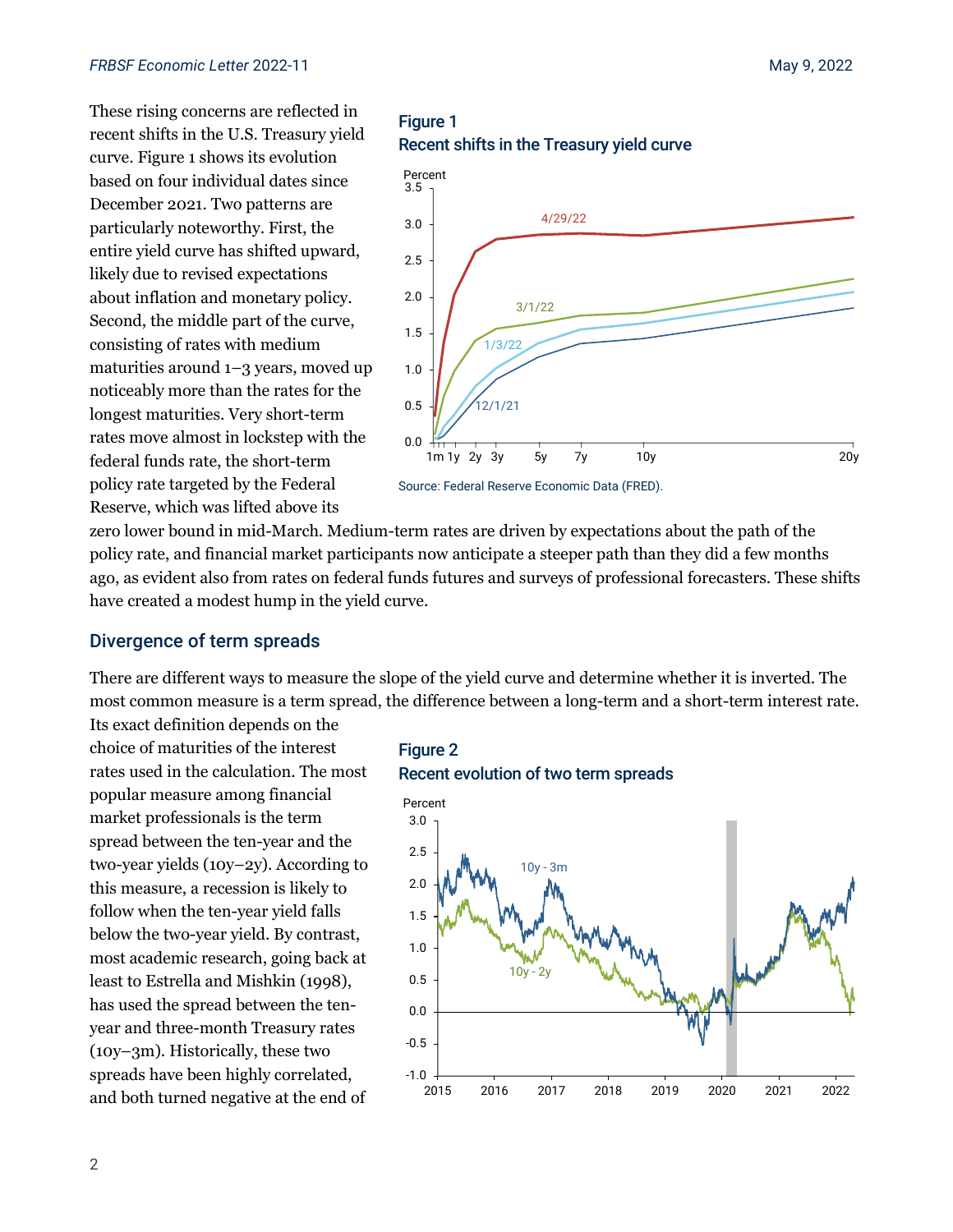economic expansions, correctly foreshadowing the next recession. Consequently, the distinction between the two measures has not been particularly important.

Figure 2 shows the evolution of both spreads since 2015; over most of this sample, the two series have moved together closely, as they usually do. Since late 2021, however, the two spreads have diverged, and a significant wedge has opened up. The hump of the yield curve has pushed the 10y–2y spread close to zero, signaling elevated recession risk. By contrast, the 10y–3m spread has widened, since long-term rates have risen faster than short-term rates, indicating low risk of an impending recession. The divergence of these two key term spreads has few historic precedents and leads to conflicting signals about the likelihood of a recession.

#### The information content in two alternative term spreads

The mixed signals raise the question of which term spread is more relevant and credible.

Several economic mechanisms contribute to the predictive power of the yield curve (Bauer and Mertens 2018a). One of the most important factors is that the term spread reflects market expectations about the future course of monetary policy. When the economic outlook worsens, the central bank is expected to soon begin a series of policy rate cuts, and expectations of such monetary easing would be reflected in yields for longer maturities falling below those with shorter maturities. The 10y–3m spread reflects, among other factors, the difference between expected policy rates over the next ten years and the current rate. By contrast, the 10y–2y spread is mostly driven by expectations of policy rates between two and ten years from now. As a result, it effectively "differences out" those rate expectations over the coming two years, since these expectations are components of both interest rates that make up this spread.

The current situation illustrates the difficulties with this approach. According to surveys and financial markets, the policy rate is expected to rise significantly over the next two years. While the 10y–2y spread does not, by its nature, capture these expectations for near-term rate hikes, the 10y–3m spread incorporates them. This makes the latter a more comprehensive and thus preferable measure of the slope of the yield curve, particularly in the current situation.

Empirical evidence can also shed light on which predictor has historically been more successful in anticipating recessions. In Bauer and Mertens (2018b), our statistical analysis compared the predictive power of various term spreads. Using data over more than four decades, we evaluated the accuracy of several different spreads for predicting a recession one year into the future. Our main finding was that, while all spreads contained useful information for future recessions, the 10y–3m spread performed the best. In particular, it outperformed the 10y–2y spread by a noticeable margin.

An alternative term spread, recently proposed by Engstrom and Sharpe (2019), exclusively focuses on the short end of the Treasury yield curve. This spread is constructed as the difference between the 18- to 21 month forward rate and the current 3-month rate. The measure's appeal for the current situation is that it focuses on expectations for the policy rate over the near future. Even though this spread leaves out rate expectations from two years onwards, its predictive power has historically been similar, albeit slightly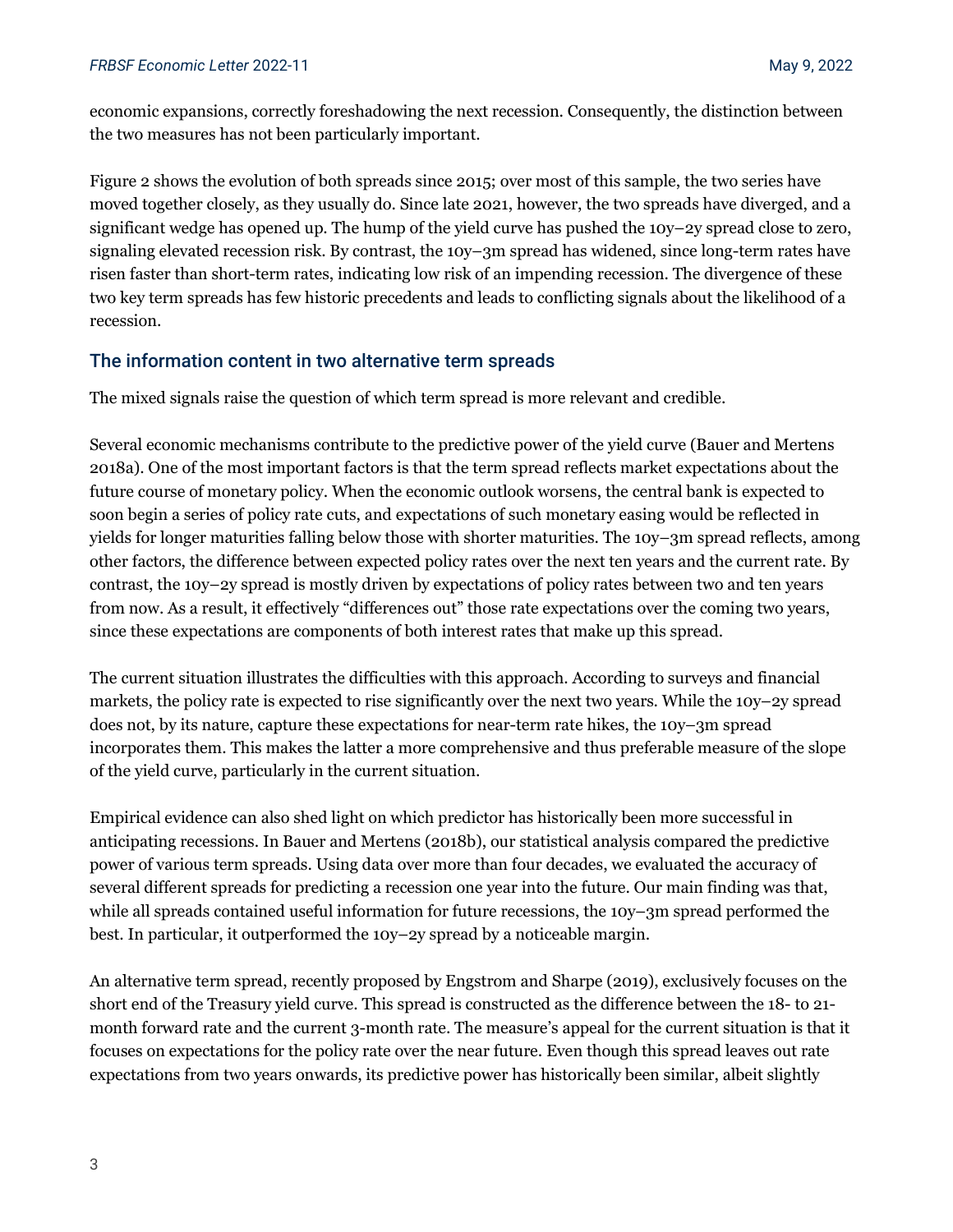lower, than that of the 10y–3m spread (Bauer and Mertens 2018b). Currently, both spreads remain at a comfortable margin from zero and signal low recession risk.

#### Recent estimates of recession probabilities

Both economic arguments and empirical evidence therefore suggest that the signal from the 10y–3m spread may be more informative than that from the 10y–2y spread. What are these signals currently showing?

To quantify the information in yield spreads, we follow common practice and estimate simple statistical models for the incidence of past recessions (Estrella and Mishkin 1998). We use monthly data from June 1976 to March 2022 to estimate the relationship between the term spread in each month and the likelihood of a recession 12 months ahead according to the [recession classification from the National Bureau of](https://www.nber.org/research/data/us-business-cycle-expansions-and-contractions)  [Economic Research.](https://www.nber.org/research/data/us-business-cycle-expansions-and-contractions)

Figure 3 shows the alternative model estimates of the probability of a future recession for the two major term spreads. The estimated recession probability for the 10y–2y spread has climbed to around 17% at the end of our sample. Taken at face value, this does not seem particularly high. However, the model translates a 10y-2y spread of zero, corresponding to the prediction of a future recession, into a term-spread-specific threshold level of 22%. For example, both spreads inverted in 2019, signaling an upcoming recession, when estimated probabilities increased to 20 to 40%.





These estimates suggest that a recession might have ensued even without the unpredictable pandemic shock. Viewed in this light, the current value of 17% is worrying, given that it is close to the critical threshold that would be a clear signal for a recession.

The probability implied by the model using the 10y–3m spread paints an entirely different picture. It has been on a downward trend and currently hovers around 4%, the lowest level since early 2017. This probability is far below the critical threshold for the 10y-3m measure of 32% that corresponds to a zero term spread, since the yield curve is far from an inversion by this measure. Thus, according to our preferred measure of the shape of the yield curve, recession risk is currently quite low.

Moreover, this outlook is unlikely to change in the near future for at least two reasons. First, following the current path of fed funds futures, it would take at least until early next year for the fed funds rate to reach the current level of the 10-year yield. By that measure, an inversion of the 10y–3m term spread is quite a